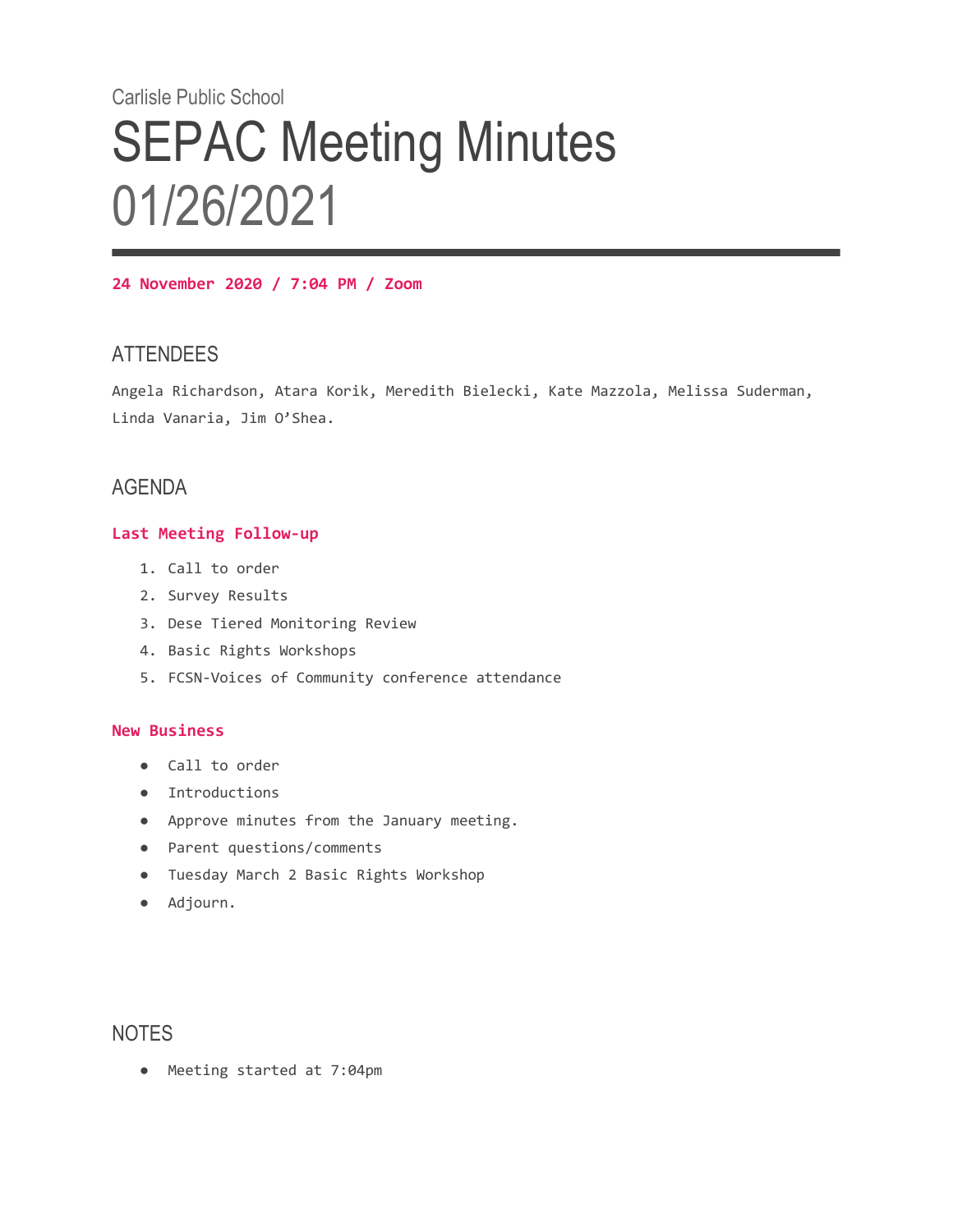- Meeting minutes approved by Kate Mazzola and seconded by Meredith Bielecki at 7:10pm.
- A parent made a comment that they are not sure exactly what their child is missing when they are pulled from class. They assume that the team is making the best decision for their child.
- A parent said that while in FCR they had felt that they had to make the decision of which class they would miss due to having services at school. Now that they are in person they are less aware of which classes they are missing.
	- Answer: Lori B. Commented that there is a lot of thought that goes into when a child receives their services . However, she agrees that FCR has been and still is very challenging in that aspect.
	- Lori also said that you can reach out to your case manager and they can answer this question for parents too.
- A parent made a comment saying they thought the case managers have been a good development.
- One of the parents thanked Lori B. for a book recommendation " This is My Book", thought it was fantastic.
- A parent asked about the Middle School parents' response. If there were major differences between the middle school and elementary response.
	- Answer: not as many responses from the middle school as the Elementary school. Hard to say why.The middle school does function a little differently than Elementary. For instance friendship groups look more like teen guidance groups.
- Another parent asked why would we want to get rid of fidgets?
	- Answer: Mostly to make them more socially acceptable and less obvious. If a child still wants to bring a stuffy into school in MIddle School they may transition them to a piece of soft small cloth instead or standing desks instead of pads.
- A parent was curious about the attitude towards MCAS and school.
	- Jim O'Shea answered that we will be taking them this year as it is state mandated. However, we don't put much into the MCAS. We don't hold state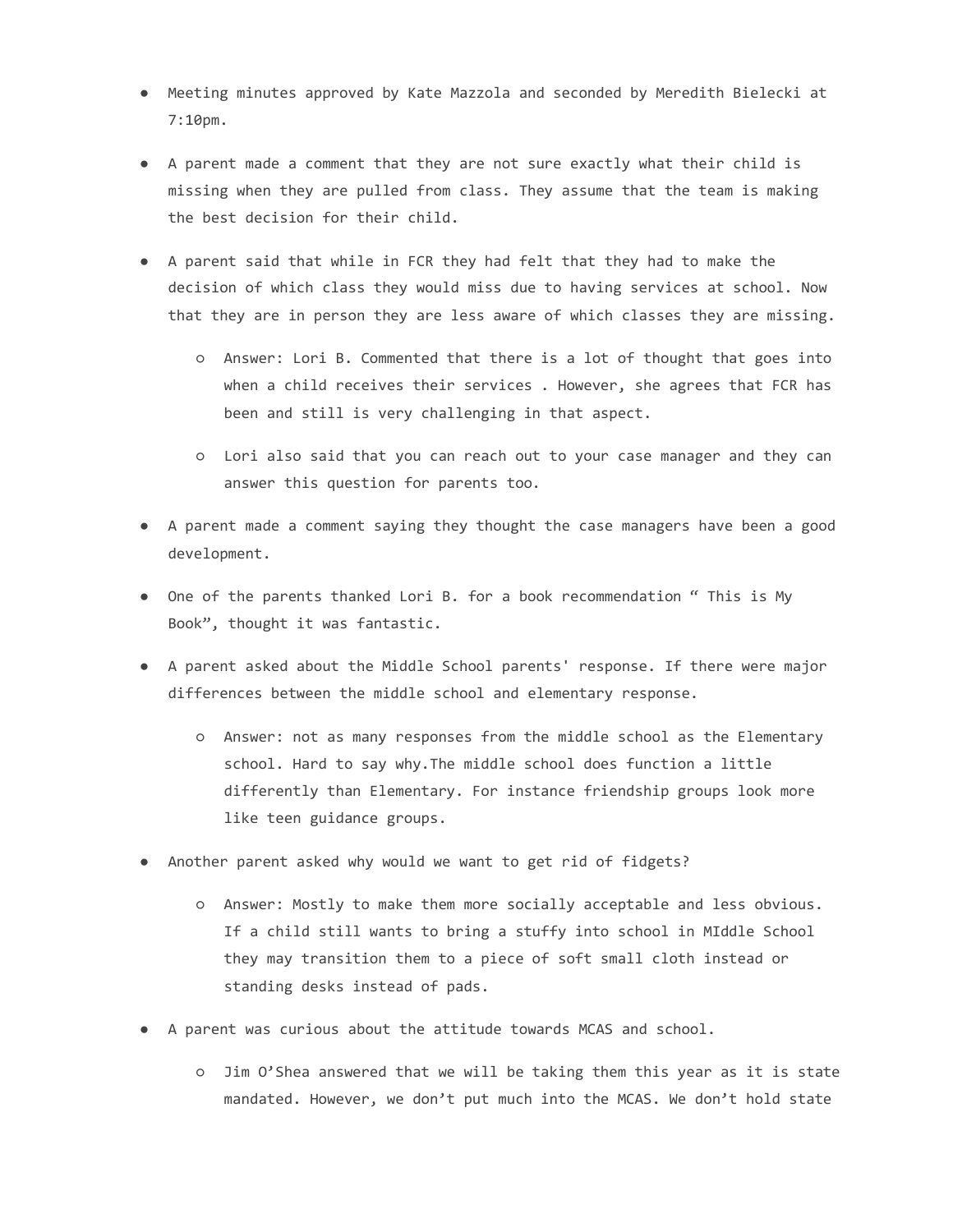standardized testing to be the end all be all. It's a reflection of what we already do everyday.

● This meeting was recorded.

## AGENDA

- 1. **Survey Results**
	- a. 31 People responded to the survey. Works out to be about two people per grade. 3rd and 4th had the highest number of responses.
	- b. Most people who responded have a child that receives services.
	- c. Most people have a solid understanding of the services they receive.
	- d. Progress is being supported by the services they are receiving.
	- e. Services are being delivered in the most inclusive way possible.
	- f. IEP goals are challenging enough and goals are ambitious.
	- g. People are comfortable reaching out to their case managers.
	- h. People are being treated respectfully and staff are being responsive.
	- i. IEP goals are informative
	- j. Team provides resources and ideas for helping my child at home.
		- i. A couple of parents felt the school could do a better job. The school found this information very useful.
	- k. Comments about Communication.
		- i. Mostly positive
		- ii. One parent felt there needed to be more cohesiveness and consistency.
		- iii. Lori B. shared the results with all the teachers, parap professionals, therapists and specialists.
	- l. IEPS
		- i. Most parents felt they were aware and understood their child's IEP.
		- ii. One parent was concerned that their child is still having some gaps.
	- m. Trainings that parents are interested in.
		- i. Anxiety
		- ii. Providing parents with a preview of what their IEP meetings look like.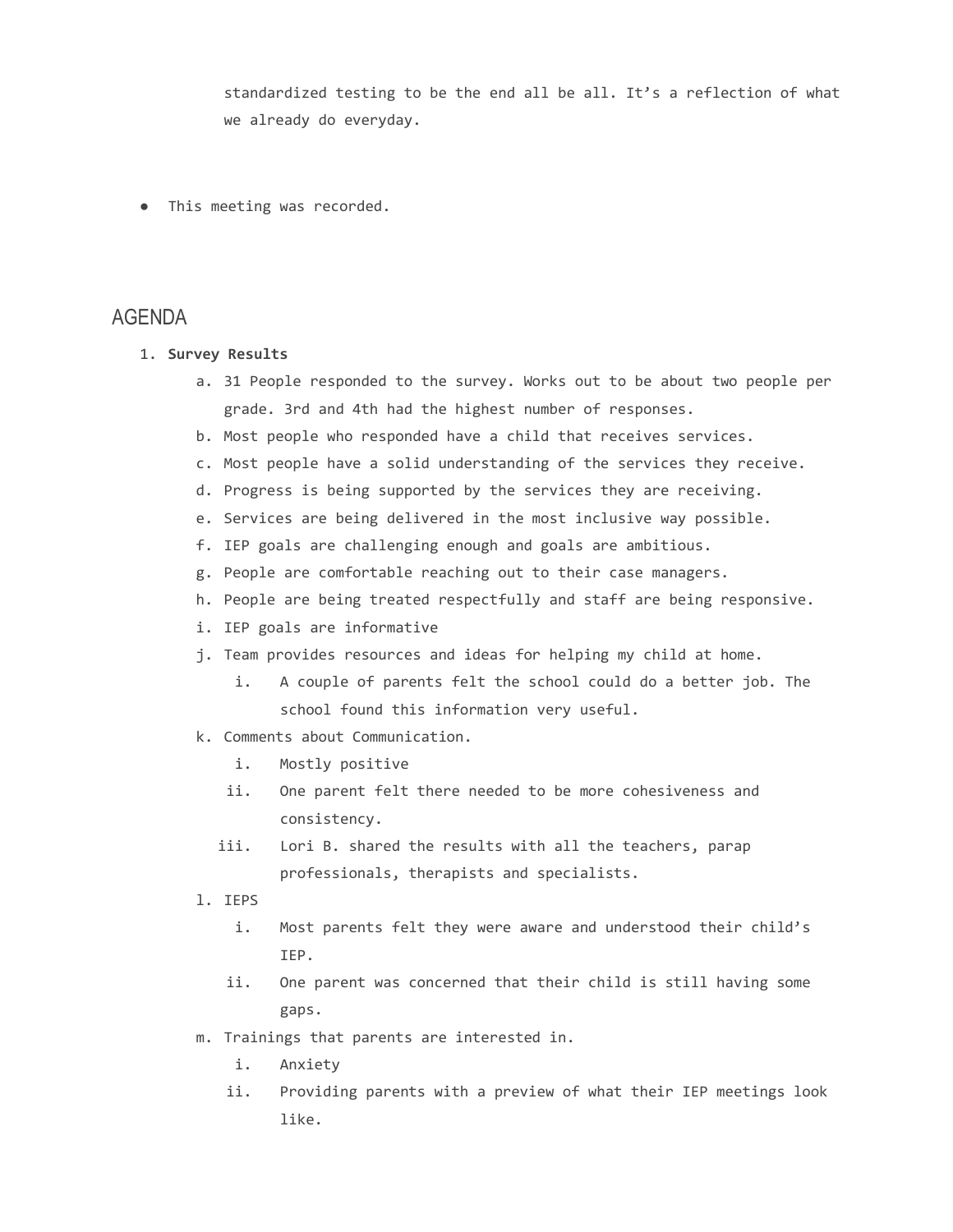- iii. Behavior management and goal setting.
- iv. Executive Functioning
- v. High School Transitioning
	- 1. Lori B. Added a link for the discussion of transitioning to high school in the meeting email. This way a broader audience can access the meeting instead of just the 8th graders.
- vi. Declarative language and its benefits.
- vii. Sibling relationships between neurotypical children and neurodiverse children.

1. This is a very large topic.

- viii. Lori B. is able to help parents navigate who they can speak with about certain topics too.
- n. Program Strengths.
	- i. There was a lot of positive feedback.
	- ii. Lori B. reiterated that we have great staff and a program.
	- iii. One parent comment that Lori believes really reflects the school was "It's a small program that is able to provide individualized attention."
- o. Areas for Growth.
	- i. Building kids confidence and meeting goals without needing fidgets and tools.
	- ii. Try to recognize girls sooner with ADD.
		- 1. Lori responded that more tools and observations are being put into place so hopefully this won't happen again.
	- iii. Significant needs kids.
- p. Moving forward..
	- i. Considering increasing resources provided to families.
		- 1. There is no such thing as too much information.
	- ii. Share more information especially in elementary regarding what students are missing during pull out sessions.
	- iii. Request feedback after each IEP meeting.
	- iv. Provide more training and workshop opportunities.
- 2. DESE
	- a. Would like to come to the February SEPAC meeting.
	- b. They want to interview the SEPAC Chairs.
	- c. They also are going to interview Lori B. and Jim O'Shea.
	- d. They are going to send surveys to certain families they pick.